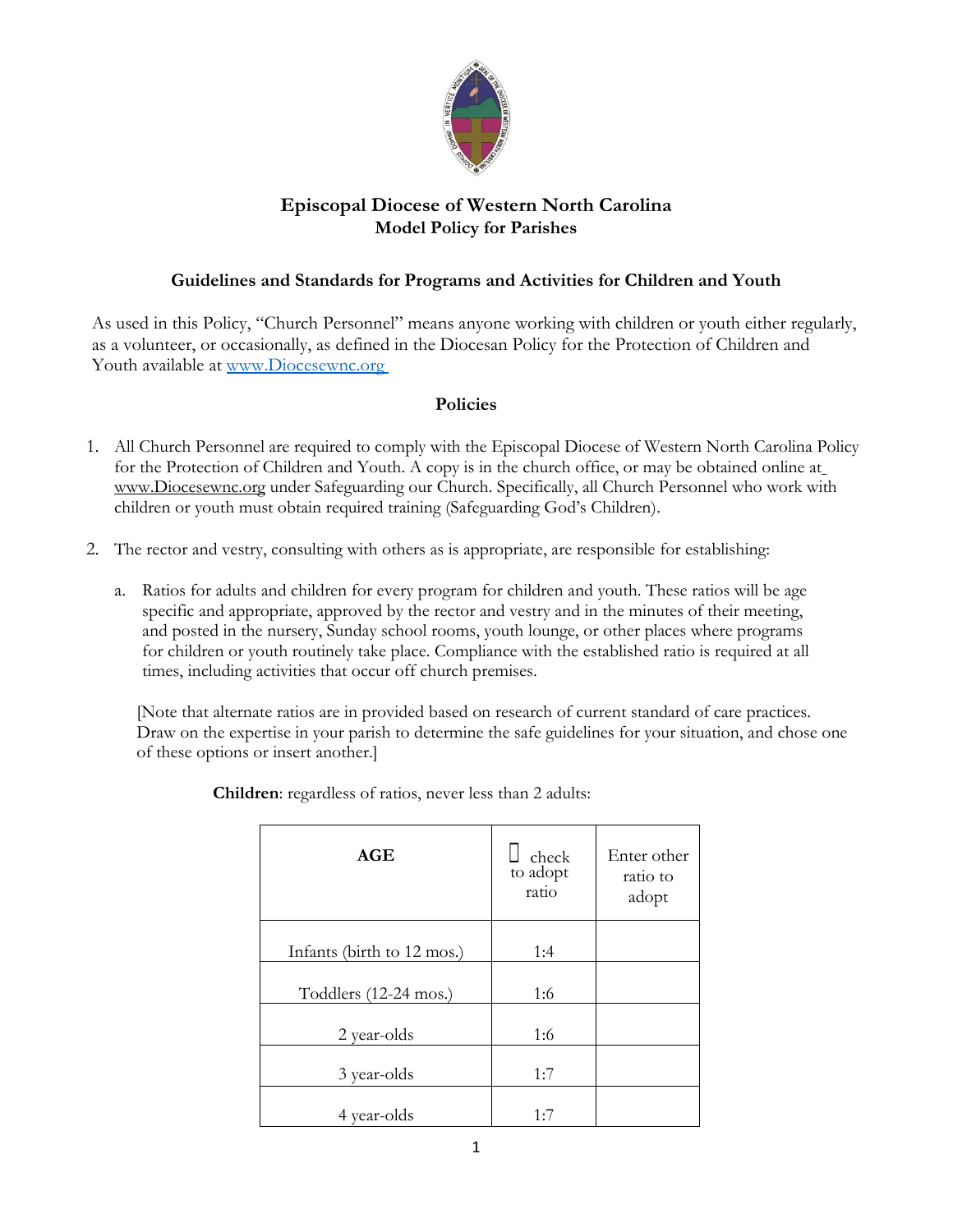| 5 year-olds    | 1:8  |  |
|----------------|------|--|
| 6-8 year-olds  | 1:10 |  |
| 9-14 year-olds | 1:12 |  |

**Youth**: never less than 2 adults.

1-16 youth: 2 adults 16+: 2 adults to 8 youth

b. Age-appropriate procedures to ensure the safety of children and youth using restrooms, showers, or baths.

Recommended procedure:

All diapering will be done in a designated, semi-private, visual/auditory accessible area of the nursery.

Sunday school teachers will solicit written parental instructions regarding a child's ability to use the restroom.

Subject to parental instructions, Church Personnel will accompany children under 6 years of age to the restroom and assist as necessary. For children under 5, stall doors will not be closed when the adult is assisting. For children 5-6, stall doors will be closed only when the child requests it.

Subject to parental instructions, for children 6 years and older, a church worker can accompany the child and wait outside, or the child may be accompanied by a one or more children of the same sex (buddy system). Supervising Church Personnel will monitor to make sure children are not out of the classroom for an excessive amount of time and follow-up as appropriate. Adults accompanying a single child will strive to remain in visual and auditory contact with another adult or group of youth.

c. Procedures to ensure that infants and children under six (6) years old are released only to their parents or legal guardians or those designated by them.

Recommended procedure (which may be adopted by checking the box):

Church Personnel will solicit instructions in writing from parents identifying people to whom a child may be released.

d. An up to date list of approved congregation-sponsored programs for children and youth and inappropriate activities (such as showing youth "R" or "NR" movies) to be maintained in the church office or other place where church records are kept and will be given to Church Personnel working with children and youth.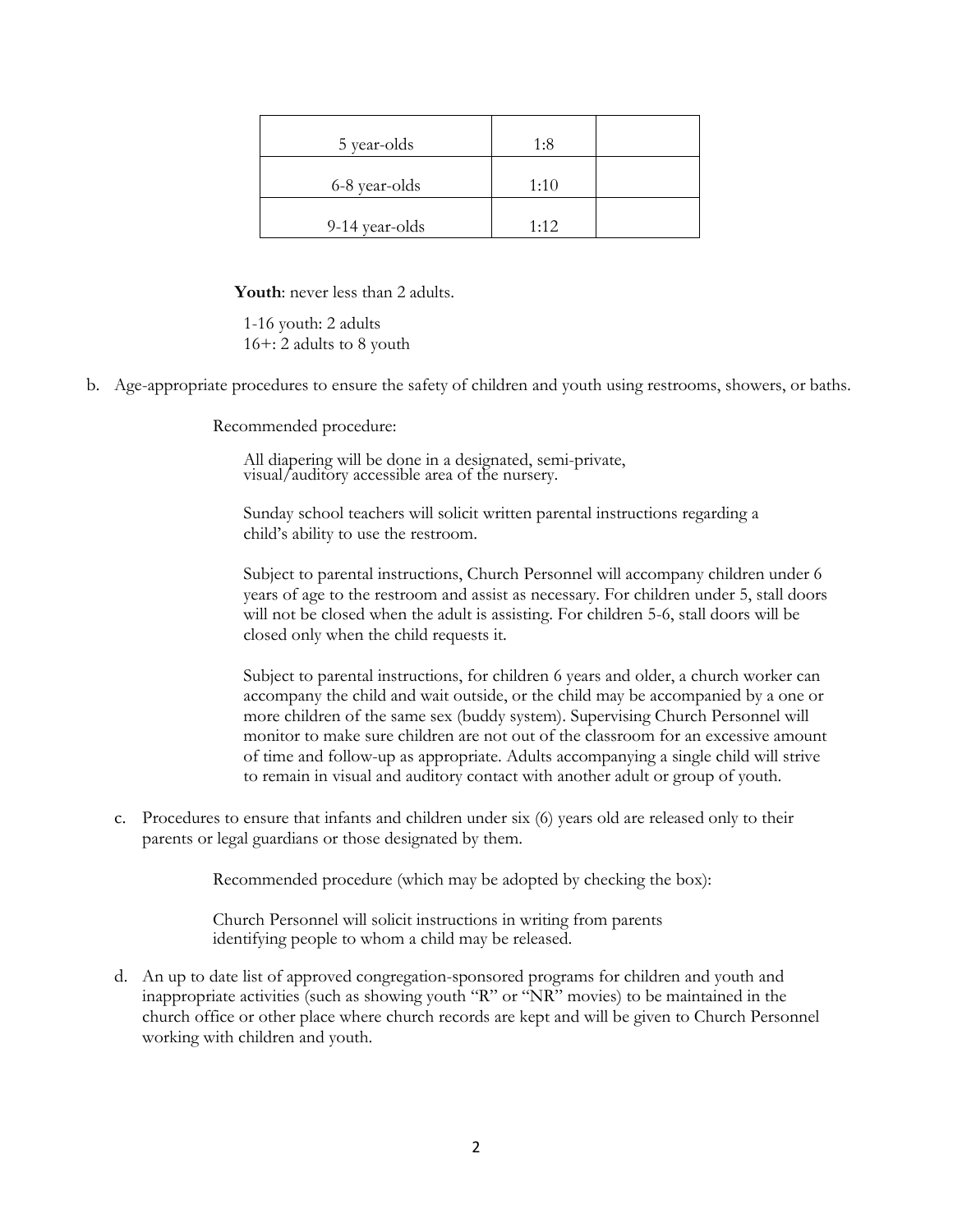- 3. The ratios and policies referred to in #2 above will be made part of the minutes of the vestry meeting at which they are adopted, will be provided to everyone who routinely works with children and youth, and will be posted in a conspicuous place in the parish.
- 4. Church Personnel are not permitted to develop new activities for children and youth that do not comply with the parish policies referred to in #2 above. In the event that there are no policies in place, or the Church Personnel propose an activity that is outside the policy, written approval must be obtained from the rector or canonical equivalent. The rector will consider whether the plan for a new activity is appropriate and includes adequate adult supervision.
- 5. Any adult working with children or youth is prohibited from being alone with a child or youth or multiple children or youth where other adults cannot easily observe them.
- 6. An adult over the age of 21 must directly supervise anyone under the age of 18 and be physically present during all activities. Youth may not supervise youth.
- 7. When supervising or assisting private activities such as dressing, showering or diapering infants or children, Church Personnel will remain in an area observable by other adults or work in pairs.
- 8. Where practical, at least two unrelated Church Personnel must supervise activities. When both boys and girls are participating, male and female adults must be present.
- 9. No person will be allowed to volunteer to routinely work with children or youth until the person has been known to the clergy and congregation for at least six months.
- 10. Church Personnel are prohibited from the use, possession, distribution, or being under the influence of alcohol, illegal drugs, or the misuse of legal drugs while participating in or assisting with programs or activities specifically for children or youth.
- 11. Parents or guardians must complete written permission forms before Church Personnel transport children and youth for a church sponsored activity.
- 12. Church Personnel will respond to children and youth with respect, consideration and equal treatment, regardless of sex, race, religion, sexual orientation, culture or socio-economic status. Church Personnel will portray a positive role model for children and youth by maintaining an attitude of respect, patience, and maturity. They will avoid even the appearance of favoritism.
- 13. Love and affection are part of church life and ministry. There are many ways to demonstrate affection while maintaining positive and safe boundaries with children and youth. Some positive and appropriate forms of affection are listed below:
	- Age appropriate hugs.
	- Pats on the shoulder or back.
	- Handshakes.
	- "High-fives" and hand slapping.
	- Verbal praise.
	- Touching hands, faces, shoulders and arms of children or youth.
	- Arms around shoulders.
	- Holding hands while walking

with small children.

- Sitting beside small children.
- Kneeling or bending down for hugs with small children.
- Holding hands during prayer.
- Pats on the head when culturally appropriate.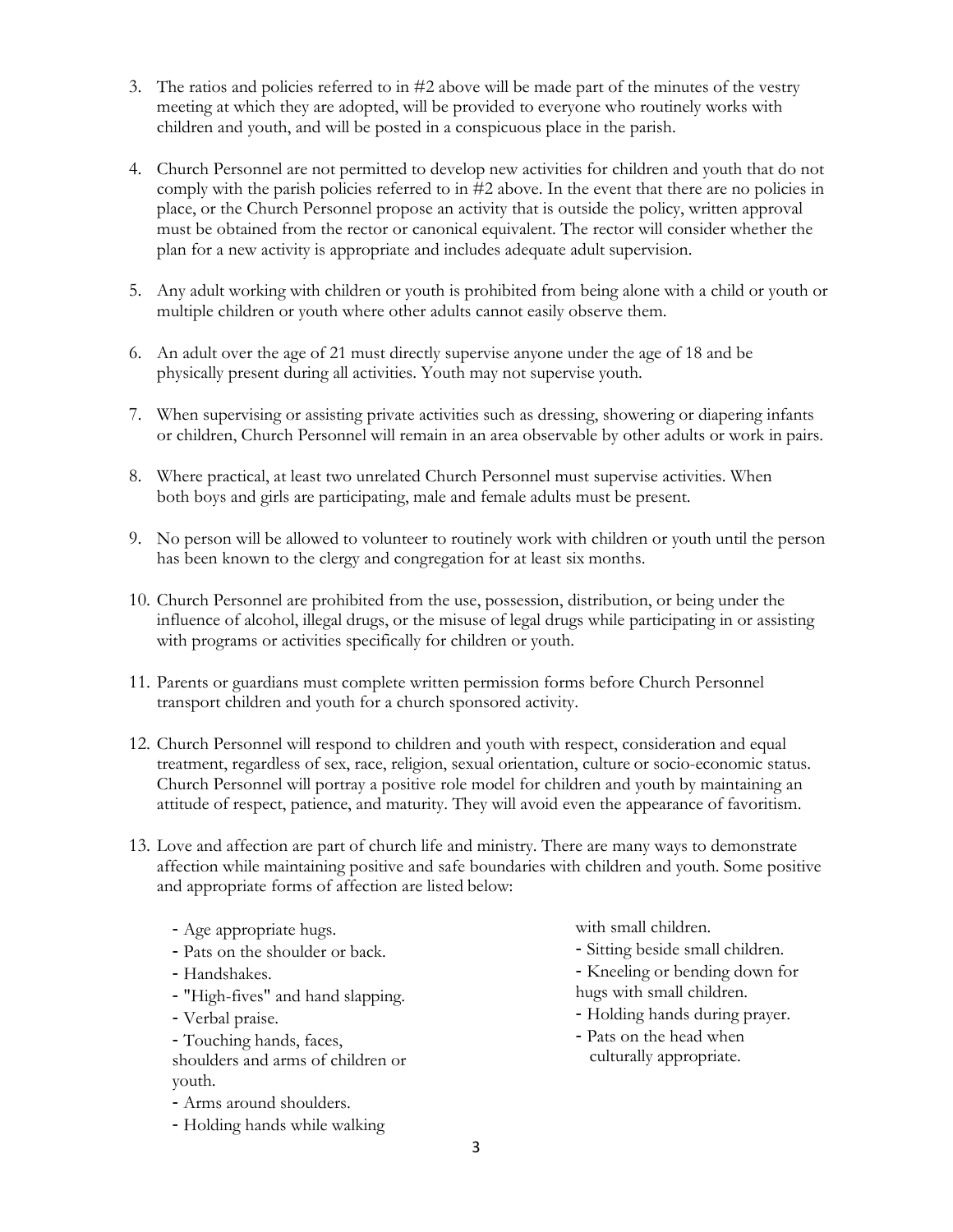14. The following forms of affection are considered inappropriate with children and youth in a ministry setting. Many of them are the behaviors child molesters use to groom children/youth for later molestation and are used to acclimate parents to certain kinds of behavior, therefore dismissing the warning signs of sexual abuse.

These can be considered, in-and-of themselves, sexual abuse.

- Inappropriate or lengthy embraces. - Kissing on the mouth. - Holding children over three years old on the lap (unless the child is distraught for reasons other than the adult's behavior). - Touching bottoms, chests or genital areas other than for appropriate diapering or toileting of infants and toddlers. - Showing affection in isolated areas such as bedrooms, closets, staff only areas or other private rooms. - Occupying a bed with a child or youth - Touching knees or legs of children or youth. - Wrestling with children or youth. - Tickling children or youth. - Piggyback rides. - Any type of massage given by a child or youth to an adult. - Any type of massage given by an adult to a child or youth. - Any form of unwanted affection. - Comments or compliments (spoken, written, or electronic) that relate to physique or body development. Examples would be, "You sure are developing," or "You look really hot in those jeans." - Snapping bras or giving wedgies or similar touch of underwear whether or not it is covered by other clothing. - Giving gifts or money to individual children or youth.
	- Private meals with individual children or youth out of public view.
- 15. One-to-one counseling with children or youth will be done in an open or public place where private conversations are possible but occur in full view of others.
- 16. Church Personnel are prohibited from dating or becoming romantically involved with a child or youth.
- 17. Church Personnel are prohibited from having sexual contact with a child or youth.
- 18. Church Personnel are prohibited from possessing any sexually oriented materials (magazines, cards, videos, films, clothing etc.) on church property or in the presence of children or youth except as expressly permitted as part of a pre- authorized educational program.